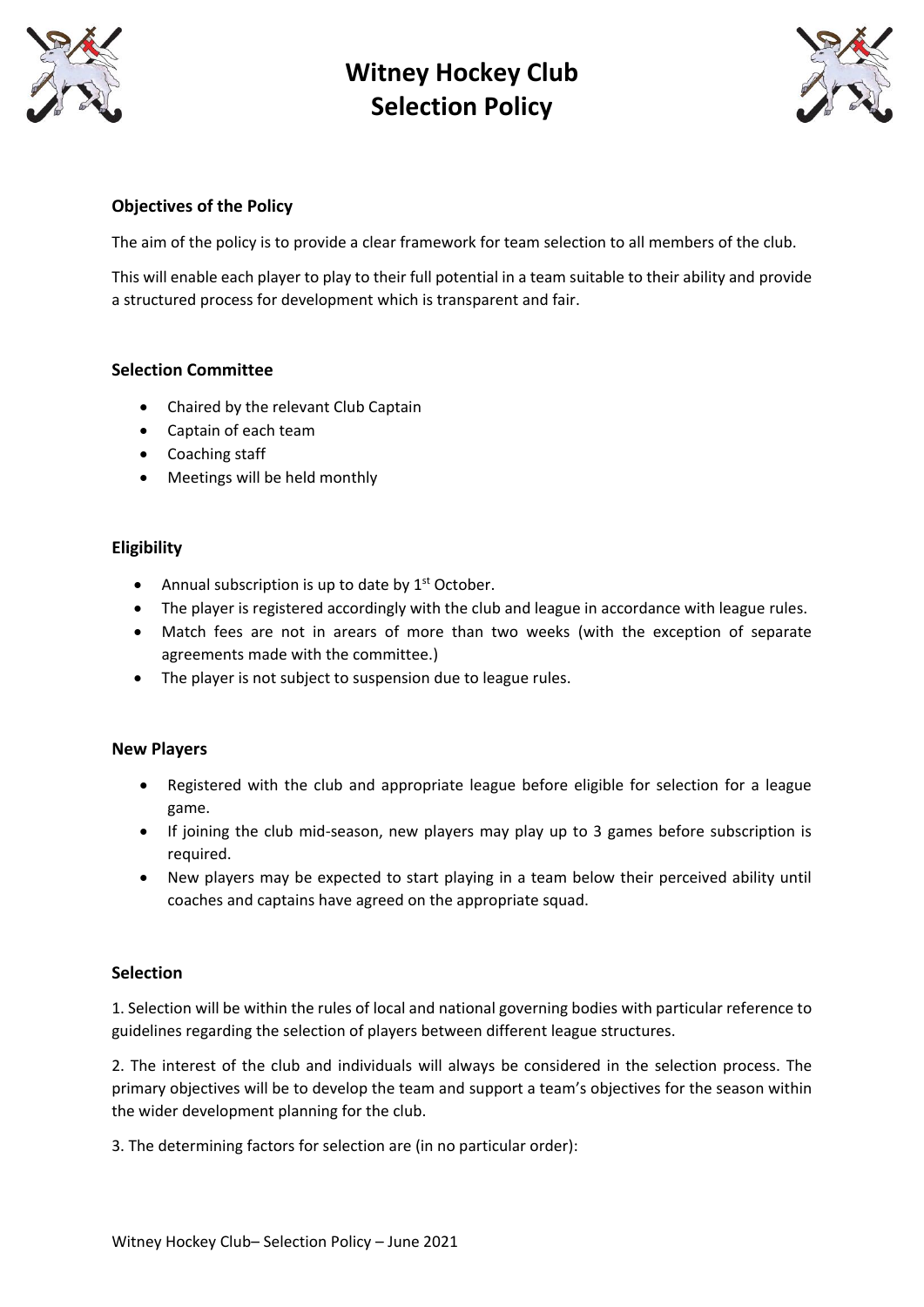



- $\triangleright$  Training commitment including clear communication in advance of absence where possible. See below for further clarification.
- ➢ Ability
- $\triangleright$  Individual performance in training and games.
- $\triangleright$  Team performance and the requirement of players to support team development.
- $\triangleright$  Attitude/conduct at training and in games (representation of the club's values and standards.)
- ➢ Availability
- ➢ Position

4. Personal relationships will be put aside by captains/coaches/managers when selecting teams and any concerns regarding this can be discussed with the Men's or Ladies' Club Captain or if requested the Chairperson.

5. In the event of attendance at training being significantly affected by work, family or home location it will be expected that players attend a different venue to train and that by doing so they maintain the fitness and skill level required for each given squad. Agreements over alternative training options must be discussed with and agreed by the selection committee in order to enable coaches to effectively plan appropriate sessions based on numbers expected at training. If absence from training outweighs attendance to training or if fitness and skill levels are not maintained, this may well have a bearing on squad selection. **As a club we believe that attendance at training is paramount to maintaining the development goals of each team and for coaches to have the opportunity to work on vital set plays and other tactical improvements for league games. Attendance at training is also important for both fostering a strong team spirit and giving development opportunities for junior players to train with more experienced players.**

6. Where the decision between two players is completely equal, taking into consideration the above points, the player with the most 'development potential' will take priority.

7. As with all clubs the 1st XI in both sections of the club must take priority. The club is judged on the performance of the 1st X1 and the league performances of both teams plays an important role in attracting players and setting the standard for the club as a whole.

8. Availability of all players should be received one month in advance to team captains. This is to allow the selection committee to plan in advance for absence and development opportunities. Any changes in availability other than illness or emergency must be communicated to the relevant Captain before 21:30 on the Wednesday prior to the match concerned or as early as possible.

9. Teams will be selected in the first half of the week after the week's training sessions have concluded and captains will contact their team with selection.

10. Once selection has been published; each selected player must confirm their selection no later than Thursday 21:00 prior to each match. If confirmation of selection is not received, a player will be deemed unavailable.

11. Once selection has been confirmed then any changes in circumstance due to illness or family emergency must be communicated to the relevant captain as soon as possible to allow time to organise replacements.

12. In the event of a player being unavailable for selection for a prolonged absence such as injury, extended travel or maternity; the individual will be assessed through training and potentially in a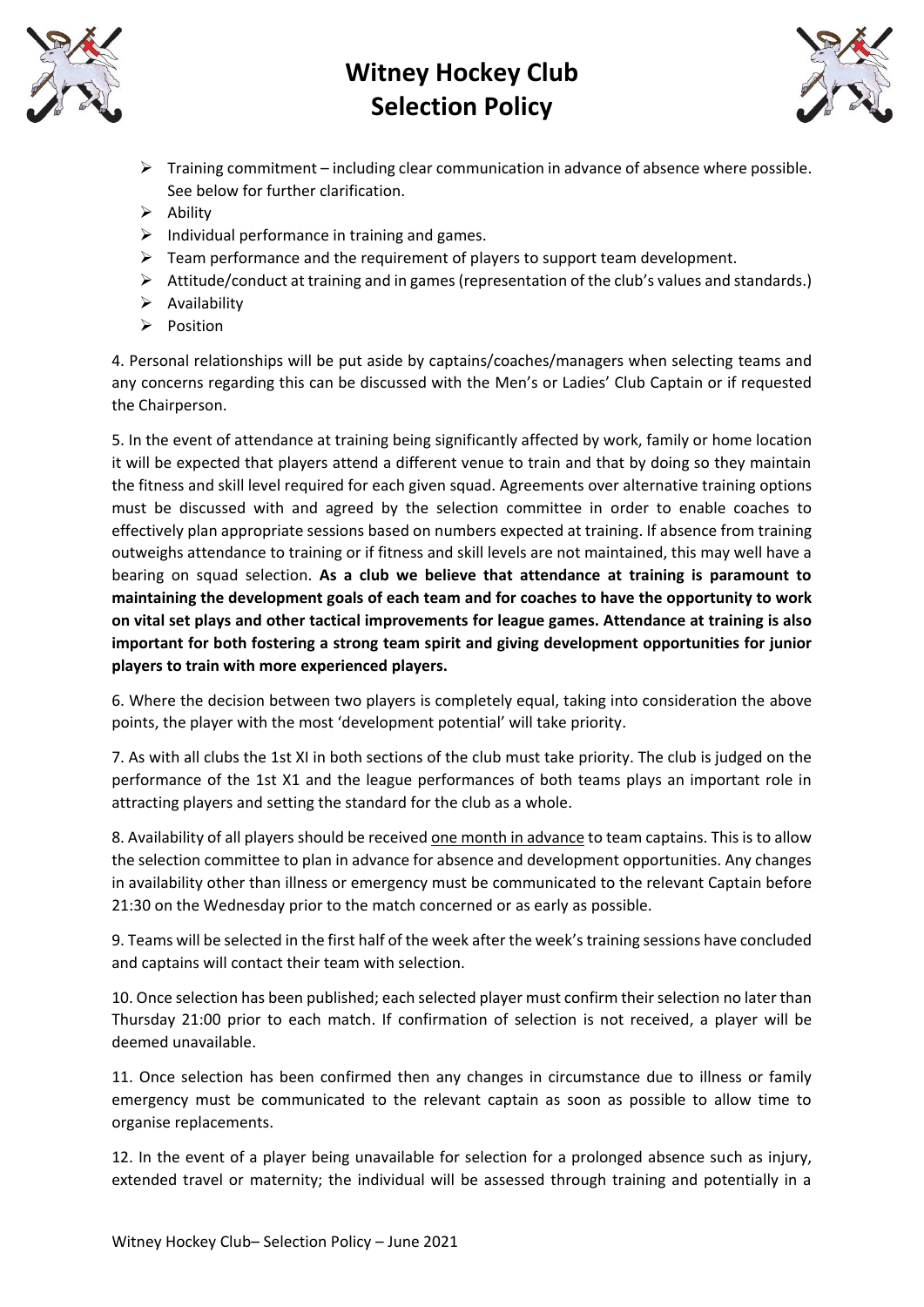



league game for the squad below their regular team, in order for coaches to determine fitness and skill level. It is important not to rush players back to positions when this could be detrimental to development and result in injury.

13. The size of match day squads will vary each week due to availability, development opportunity and league level. Every opportunity will be made to balance the opportunity to give as many players a game as possible with appropriate opportunities for pitch time and development.

### **Communication**

1. Fixtures and results will be published on Fixtures Live, the relevant league websites and on the club website and social media. Players are expected to use this information to provide availability one month in advance.

2. It is expected that availability is given based on dates of matches rather than whether fixtures are home or away as which team a player is selected for cannot be guaranteed in advance.

3. Captains may decide which format selection will be communicated (WhatsApp/Email etc) and are responsible for setting up a format for this communication which is separate from the teams' social platforms. This then avoids issues of communication over selection and availability being missed among other communications.

4. No player shall be dropped without direct communication from the higher team captain/coach prior to publication of team lists. During this explanation, the coach/captain will give the player two areas to work on and two areas of strength in order to keep the player motivated and create a development pathway.

5. Selection will always be published by Thursday of match week.

6. Team selection will only be posted on the individual teams group email/WhatsApp or similar and will not feature on any other social media platform.

### **Player**

1. It is the responsibility of the player to advise their captain of availability one month in advance and if changes occur that they inform the relevant captain at the very earliest opportunity. In the event of emergency please see above.

2. If a player's work, family or home location is likely to impact on their ability to attend training on a regular basis this must be communicated to the selection committee in order for arrangements to be made as discussed in point 5. of the Selection section above.

3. A player's availability is expected to stand, even if selected for a team or position other than their regular one. Refusal to do so will be taken as the player making themselves unavailable for any team both that week and the following week. **Changes are sometimes necessary to reflect absence or development of the club as a whole and it is important players buy into the 'One Club' ethos.**